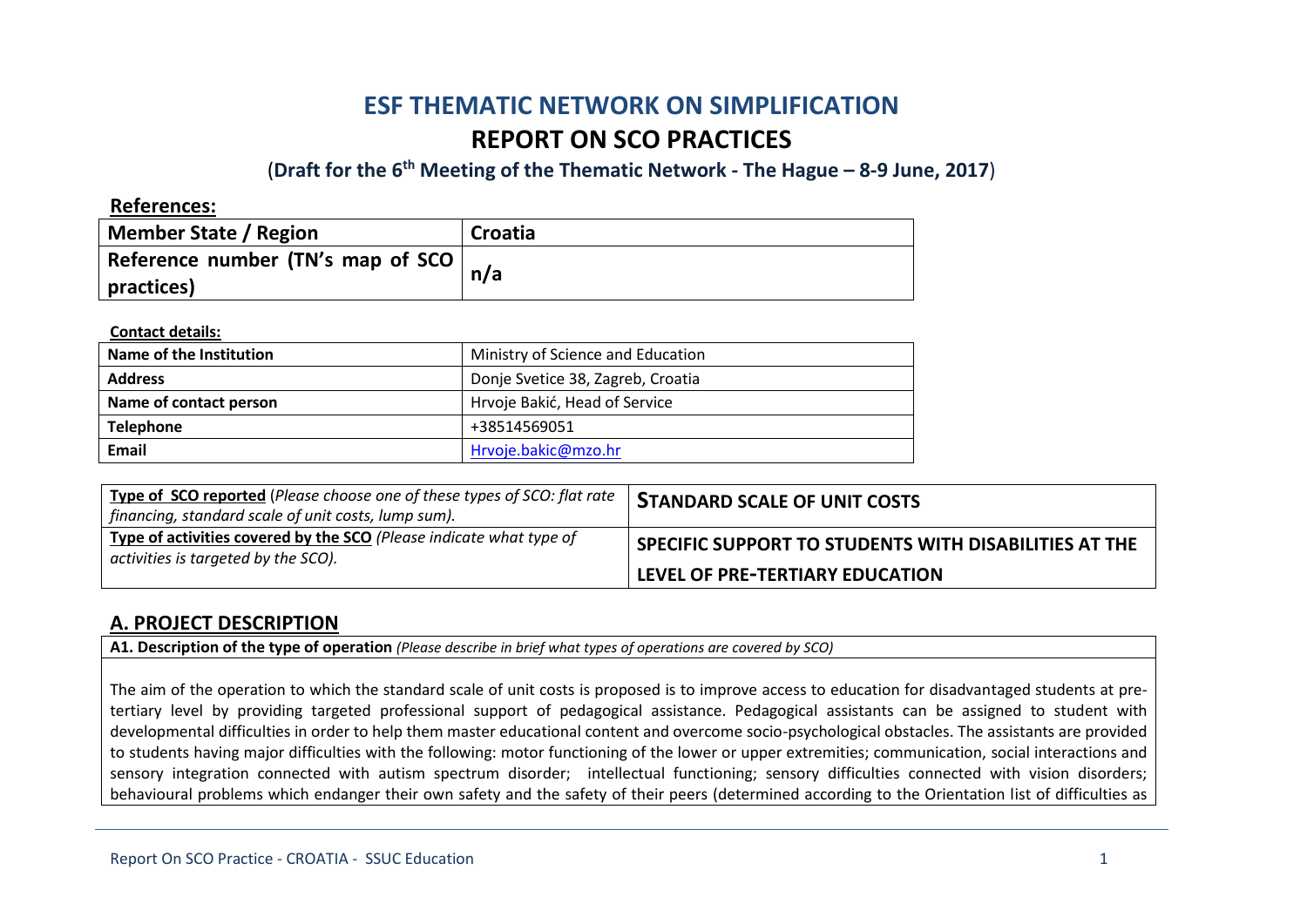per Attachment 1. to the Regulation on Primary and Secondary School Education of Students with Developmental Difficulties (Official Gazette, No. 24/15). The current model for financing pedagogical assistants include combination of funding from several sources: funds secured by the local authorities (resources from local budgets), funds allocated to non-governmental organisations from a portion of proceeds from lottery funds (in accordance with Decree on the criteria for defining beneficiaries and the allocation of a portion of proceeds from lottery funds)games of chance passed by the Government of the Republic of Croatia), state funds secured by a joint policy measure and decentralised funds.

Main objective of the pedagogical assistants' support is to ensure equal opportunities for students with developmental difficulties in order to enable them to obtain appropriate education and to encourage an increase in self-reliance in the school environment. Pedagogical assistants are not involved directly into the teaching process and they are not entitled to plan the appropriate teaching programme. Their role is not to replace other forms of educational and rehabilitation support and they cannot provide information on the advancement of the student on their own. The primary role of pedagogical assistants is to support students in the following: communication and social inclusion (e.g. encourage communication with other students, assisting in following the work and/or play instructions); mobility (e.g. assisting with wheelchair use); toileting; meals. In cooperation with teachers and other education staff, the pedagogical assistants also provide support to students in carrying out their school work (e.g. assistance with using equipment, writing down teacher's instructions, reading written assignments). Pedagogical assistants are supervised and managed by the expert educational staff employed in the institution and appointed by the director (i.e. school principal). The staff appointed prepares the assistant's work plan, in cooperation with other teaching and non-teaching staff working with the individual student, and supervises implementation of the plan.

#### **A2. Definition of outputs/results** (*Please give a short definition of outputs and/or results)*

Indicator definition is as follows: monthly work of pedagogical assistant providing targeted professional support to students with disabilities at pre-tertiary level during academic year.

Aim of the operation is to ensure this specific type of support to students with disabilities who fulfilled prerequirements (specific level and type of disability). Selection process is being conducted in two stages: In the first phase, Ministry of Science and Education, and the Agency for Vocational Education and Training and Adult Education assess the eligibility of the target groups (students with disabilities) and in the second, the same authorities assess the eligibility and quality of submitted project proposals. In the first phase, in order to qualify for the support provided by the pedagogical assistant, an official decision on the assessment of the difficulties that hinder their independent functioning must be submitted for each student. In the second phase, after being informed on the students' eligibility, the applicants (establisher of the primary and secondary education institutions in republic of Croatia) submit the full project proposals. The operation is specific, and is related and focused only on providing the targeted support to the certain categories of students with disabilities as eligible target group under the operation. The operation is focused in terms of cost as well. Majority of costs are related to the work of pedagogical assistance during one school year and just minor part is related to selection process of candidates who apply for this working post and for implementation of short training programmes (training of selected candidates before they start to work as pedagogical assistant).

Output indicator defined within the Operational program counting number of students enrolled in schools who receive targeted support provided by pedagogical assistant.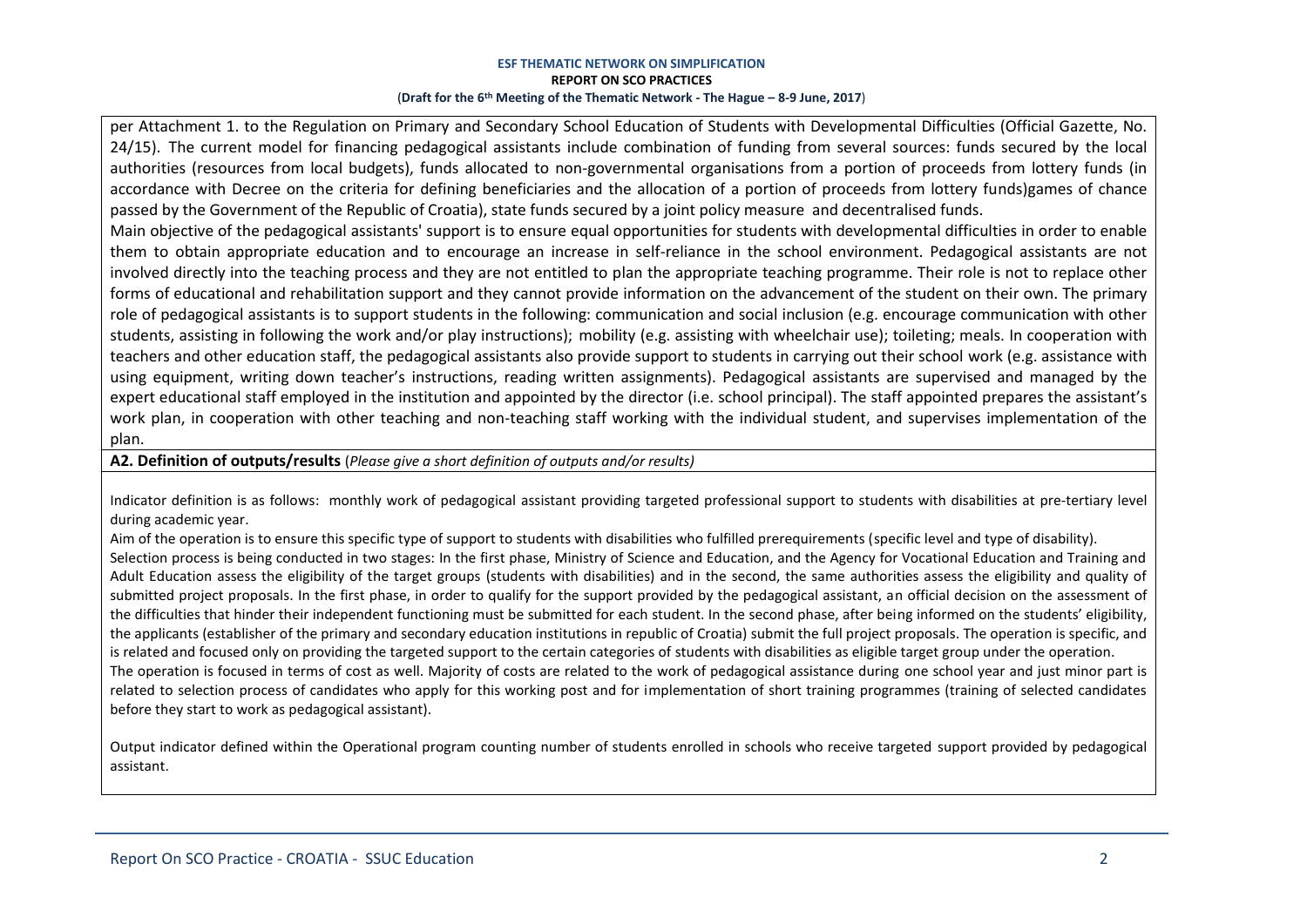**A3. Beneficiaries** *(please indicate the types of beneficiaries involved in the operations covered by SCO)*

Establisher of schools (regional and local administrative unit ) in partnership with schools where students with disabilities are enrolled

**A4. Target group(s)** *(Please list target groups within projects covered by SCO)*

Students enrolled in primary and secondary schools and having major difficulties with the following: motor functioning of the lower or upper extremities; communication, social interactions and sensory integration connected with autism spectrum disorder; intellectual functioning; sensory difficulties connected with vision disorders; behavioural problems which endanger their own safety and the safety of their peers

### **B. METHODOLOGY AND CALCULATION METHOD**

**B.1 Methodology** *(please indicate which methodology/ies has/have been used: Fair, equitable and verifiable method / use of existing EU schemes for similar types of operation and beneficiary / Use of existing own national schemes for similar types of operations and beneficiaries / use of rates and specific methods enshrined in the regulation or in a delegated act / use of a draft budget /combination of methodologies). Please indicate if the concerned SCO has been covered by Art. 14(1) ESF)*

Calculation was conducted by the Intermediary Body level 2, Agency for Vocational Education and Training and Adult Education. Internal historical data of IB2 were used in relation to the same operation awarded in previous years. Calculation is based on the historical data related to total documented number of gross salary costs and travel costs, local or public related to the work of disadvantaged students at pre-tertiary level in school year 2014/2015 and 2015/2016. Data were gathered from salary slip submitted by the beneficiaries and from internal records in order to extract approved, reimbursed amount to the beneficiary (eligible expenditure). Verified data were used in order to ensure only eligible expenditure have been taken into analysis.

Therefore, historical data from the previously implemented projects were used for calculation of direct staff unit costs of pedagogical assistant. From valid collective agreement (OJ, 14/2017) value of awards paid by the employer to the employees in public sector were applied as well. The analysis included a total of 130 pedagogical assistants working in school in two academic year 2014/2015 and 2016/2017 within the 26 completed projects implemented in the programing period 2007-2013 and 2014-2020. The scope of data analysis included all counties in Republic of Croatia based on NUTS II classification, with the exception of two counties (development index lower than 75% of the average in Republic of Croatia so gross value of salary is much lower and therefore can unduly and unfairly reduce the average under the sample).

Data included in the methodology and calculation is based on historical data of direct staff costs of pedagogical assistants from the completed projects (as already mentioned). The costs included wage contributions, mandatory social security and health insurance contributions paid by employers and travel costs. However, some legal rights deriving from the valid Collective Agreement (one -time payment for Christmas and regress) are included in addition to the data analysis and calculation beyond the historical data of total work cost including travel costs.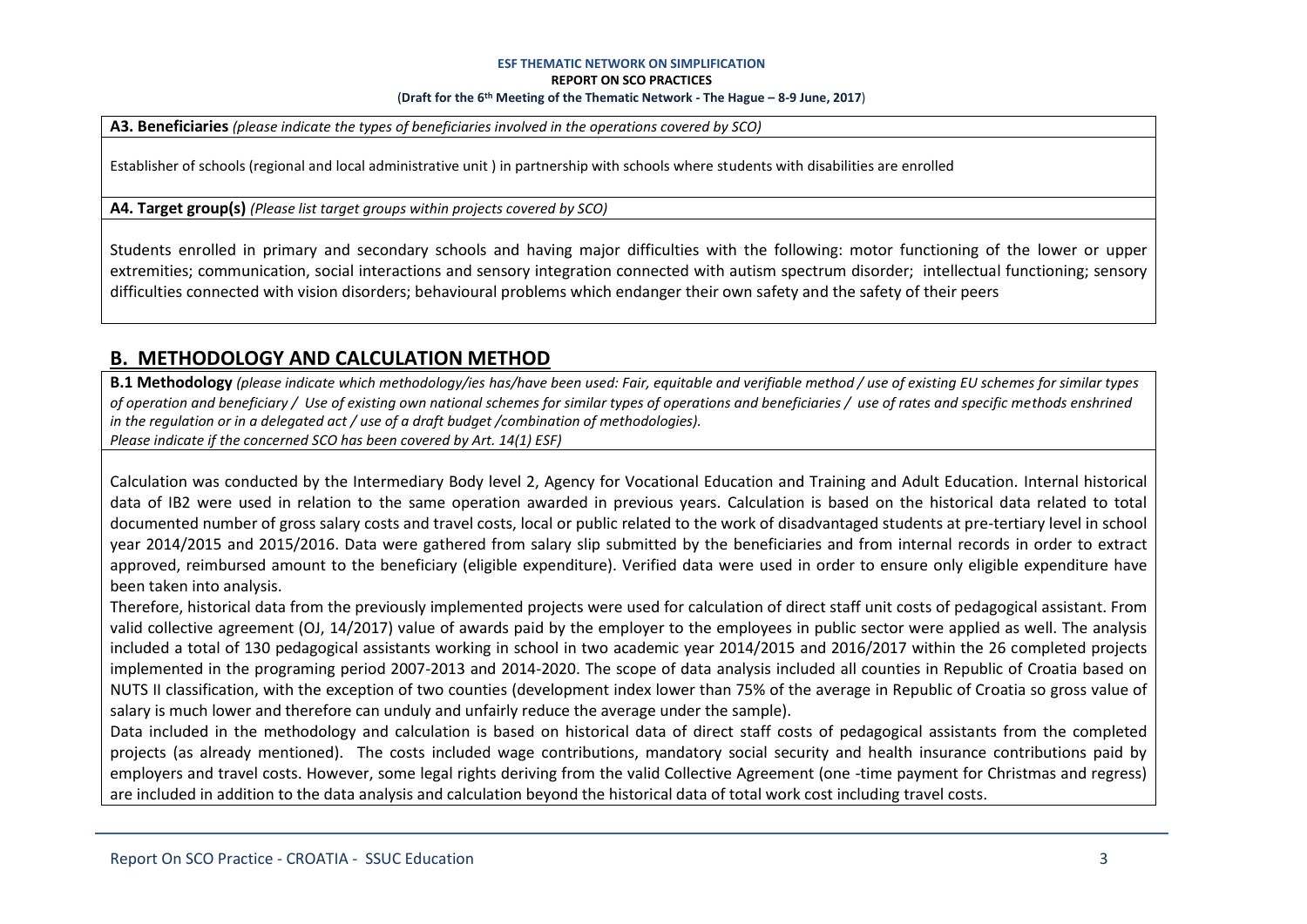The concerned SCO is being in the process of submitting proposal to EC regarding use of article 14.1

#### **B.2 Calculation Methods** *(please describe how the calculations have been made)*

Data were gather from payment documents /salary slips submitted by the beneficiaries and then from internal records by using a reimbursement approved amount of eligible expenditure. Verified data were used in order to ensure only eligible expenditure have been taken into analysis. Since the number of working hours of pedagogical assistant vary across the schools, an average working hour and average cost of work was calculated. Calculation of the cost of work for each of the selected assistant was conducted by dividing the total verified eligible expenditure and total documented expenditure of work from salary slips with the total number of months in which the person has worked in school during one academic year. As a result of the calculation is the average monthly gross cost of work of pedagogical assistants was defined.

#### **B.3 Data source** *(please indicate the type of data used and the data source)*

Internal historical data of IB2 were used in relation to the same operation awarded in previous years. Calculation is based on the historical data related to total documented number of gross salary costs and travel costs, local or public related to the work of disadvantaged students at pretertiary level in school year 2014/2015 and 2015/2016. Data were gathered from salary slip submitted by the beneficiaries and from internal records in order to extract approved, reimbursed amount to the beneficiary (eligible expenditure).

#### **C. IMPLEMENTATION OF SCO**

(*Please describe in brief what implementationrules and conditions have been set out)*

In the process of defining.

Our plan is to include within GfA and under the specific provisions of the contract the following conditions:

beneficiary will be obliged to submit quarterly implementation reports in a form of application for the reimbursement. IB2 will be responsible for verification of monthly progress/ result that the support is actually provided, and quality control based on reports submitted by the beneficiaries. Verification on progress will be based on the:

- work contract

- documentary evidence that assistant provided support to disadvantaged students in school (monthly work log followed with the declaration of the authorized person – school principle stating that support).

In addition to verification of data submitted under the implementation reports, the on-the-spot visits will include on site control that assistants is actually in school, providing support to the student; and control of the records that beneficiary has to keep at its premises (salary slips).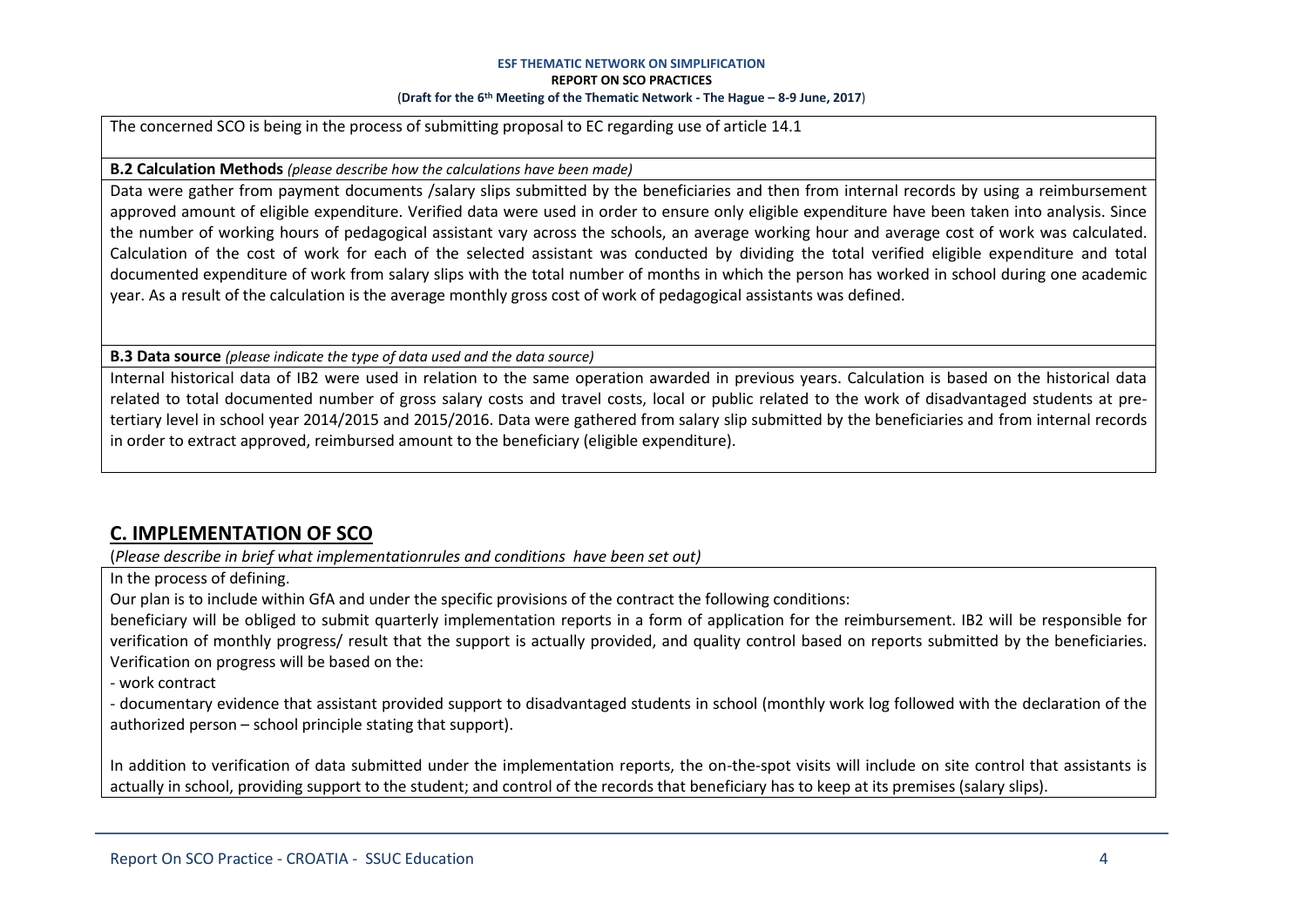### **D. AUDIT TRAIL**

*(Please provide a brief description of the audit trail for the concerned SCO, including documents, key contents/conditions and procedures)*

Has to be defined

### **E. ASSESSMENT BY THE AUDIT AUTHORITY(IES) INCLUDING EVENTUAL EX ANTE ASSESSMENT**

*(If relevant, please explain how the audit authority has been involved in preparation and assessment of the SCO).* 

Audit authority will provide an opinion regarding the quality of data/appropriateness of methodology used within Annex 1: Template for submitting data for the consideration of the Commission (article 14.1)

# **F. IMPACT OR ADDED VALUE FOR THE MA, BENEFICIARIES AND OTHER STAKEHOLDERS**

*(Please explain how you have perceived impact/added value of the SCO for the MA, beneficiaries and other stakeholders).* 

While taking into account the number of pedagogical assistants employed under the operation, the use of simplified cost option is of great importance. Not only that administrative burden will be less, management and control system can be focus more on result of the operation and that is additional benefit. The main condition for efficient project implementation, simplification of the management process and will help to achieve the purpose and objective of the operation and contribute to more correct use of the Funds by lowering error rate.

# **G. SPECIFIC ISSUES FACED WITHIN CALCULATION AND IMPLEMENTATION OF THE SCO**

*(Please indicate any issues/problems/challenges you have experienced when setting out or implementing the SCO, i.e. high workload, state aid, public procurement, national legislation, revenues etc.)*